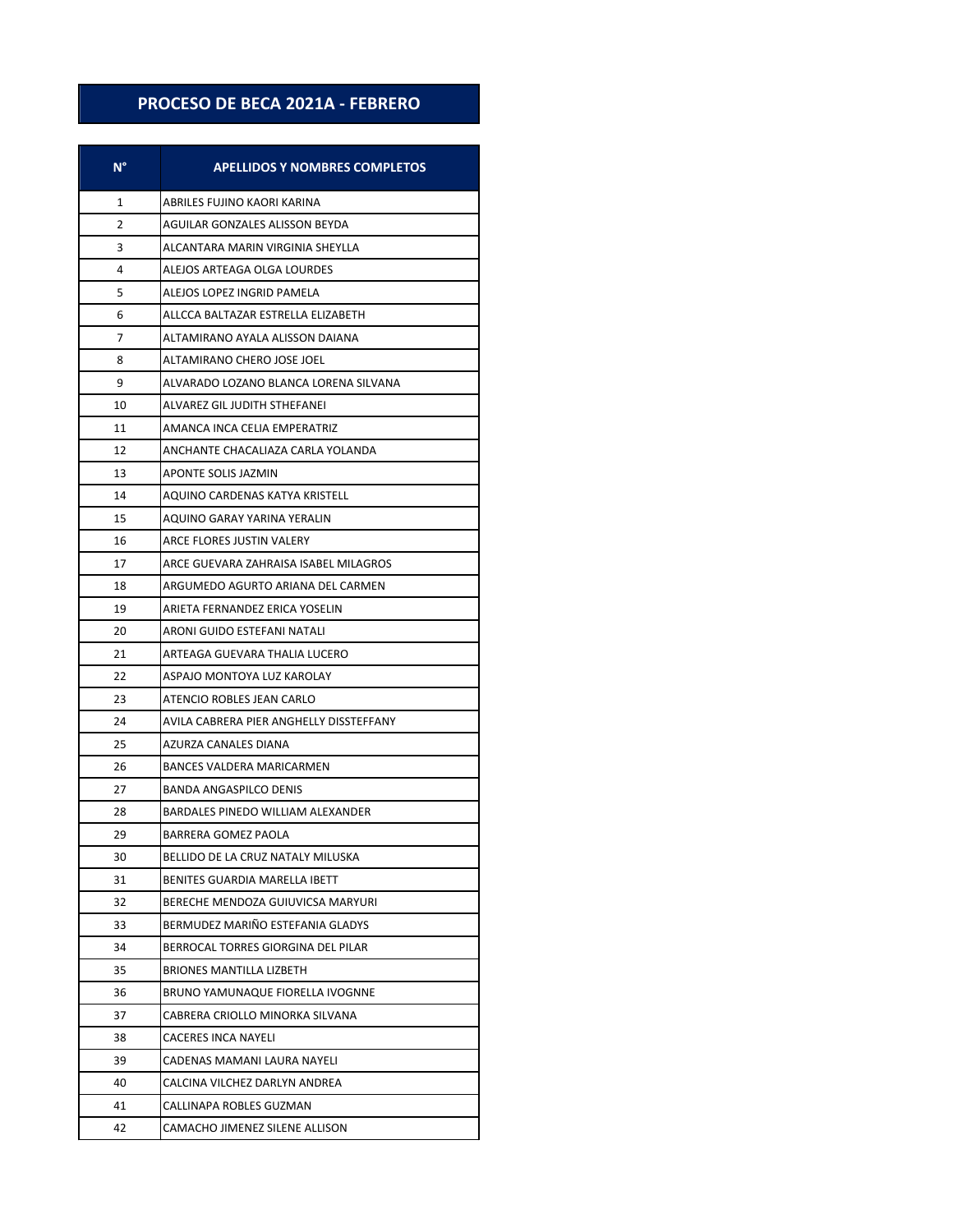| 43 | CAMARENA GRIJALVA CARMEN ROCIO      |
|----|-------------------------------------|
| 44 | CAMPOS GUERRERO KELLY YESABELLA     |
| 45 | CARRASCO AVALOS MARIA MILAGROS      |
| 46 | CARRASCO VICUÑA DAYVE ALEXANDER     |
| 47 | <b>CARRILLO ENRRIQUEZ MERCEDES</b>  |
| 48 | CASTILLEGOS LEON RUTH ABIGAIL       |
| 49 | CASTILLON VASQUEZ HELYN LORENA      |
| 50 | CASTRO FLORES CRISTIAM JOHAN        |
| 51 | CASTRO MAMANI LIDIA REYNA           |
| 52 | CCORAHUA ARREDONDO NATALIA          |
| 53 | CHAMBI FERNANDEZ JEZABEL ARISTITZA  |
| 54 | CHANCO MEZA MARIA LUZ               |
| 55 | CHAPARRO GONZALES DEYSI MARICIELO   |
| 56 | CHAVEZ MENDOZA LISET ANGHI          |
| 57 | CHEFFER SOTO MEYLIN JIMENA          |
| 58 | CHICCHON SHAPIAMA ALLISON RAQUEL    |
| 59 | CHICO MENDOZA ROSITA JOVITA         |
| 60 | CHIPANA ROJAS FLOR JENNIFER         |
| 61 | CHOQUE HUAMAN ROXANA                |
| 62 | CIRINEO CAJAHUANCA JOSELYN ROSSY    |
| 63 | CONDORI URDAY EVELYN NANCY          |
| 64 | CONTRERAS CRUZ JULISSA              |
| 65 | CONTRERAS JULCA ARIANA              |
| 66 | CONTRERAS PINZAS YANINA MILAGROS    |
| 67 | CRISTOBAL CORDOVA ANTHONY DAVID     |
| 68 | CULQUICONDOR YANAYACO INGRID        |
| 69 | CULQUICONDOR YANAYACO THALITA PAOLA |
| 70 | CUSI HUACLES MIRTHA DIANA           |
| 71 | DELGADO CHUMPITAZI NATALIA TRILCE   |
| 72 | DELGADO NOLASCO LIZ MAYHUMI         |
| 73 | DIAZ CORNEJO JONATHAN DANIEL        |
| 74 | DIAZ PACAYA CLAUDIA XIMENA          |
| 75 | ESCALANTE MORENO HAROLD ANTONIO     |
| 76 | ESPINOZA NOMBERTO EVELYN MARIA      |
| 77 | FERNANDEZ CALDERON JULISSA GABRIELA |
| 78 | FERNANDEZ SERNAQUE MIRIAN JANET     |
| 79 | FERRUZO ZURITA FREDDY RONALD        |
| 80 | FLORES DIAZ MARIANELA               |
| 81 | FLORES MEDINA LISET ANNE            |
| 82 | FLORES PALOMINO GIAN CARLOS         |
| 83 | FLORES TRIMBATH CARLA PAOLA         |
| 84 | GALBO ROBLES SANTA ANGELICA         |
| 85 | GAMARRA DURAND MARY ANGELICA        |
| 86 | GAMARRA GALVAN CHRISTOPHER ENRIQUE  |
| 87 | GAMARRA NUÑEZ GENARO SAMUEL         |
| 88 | GAMONAL QUIROZ MAYLI                |
| 89 | GARCIA CHACALIAZA JOSE ALVEAR       |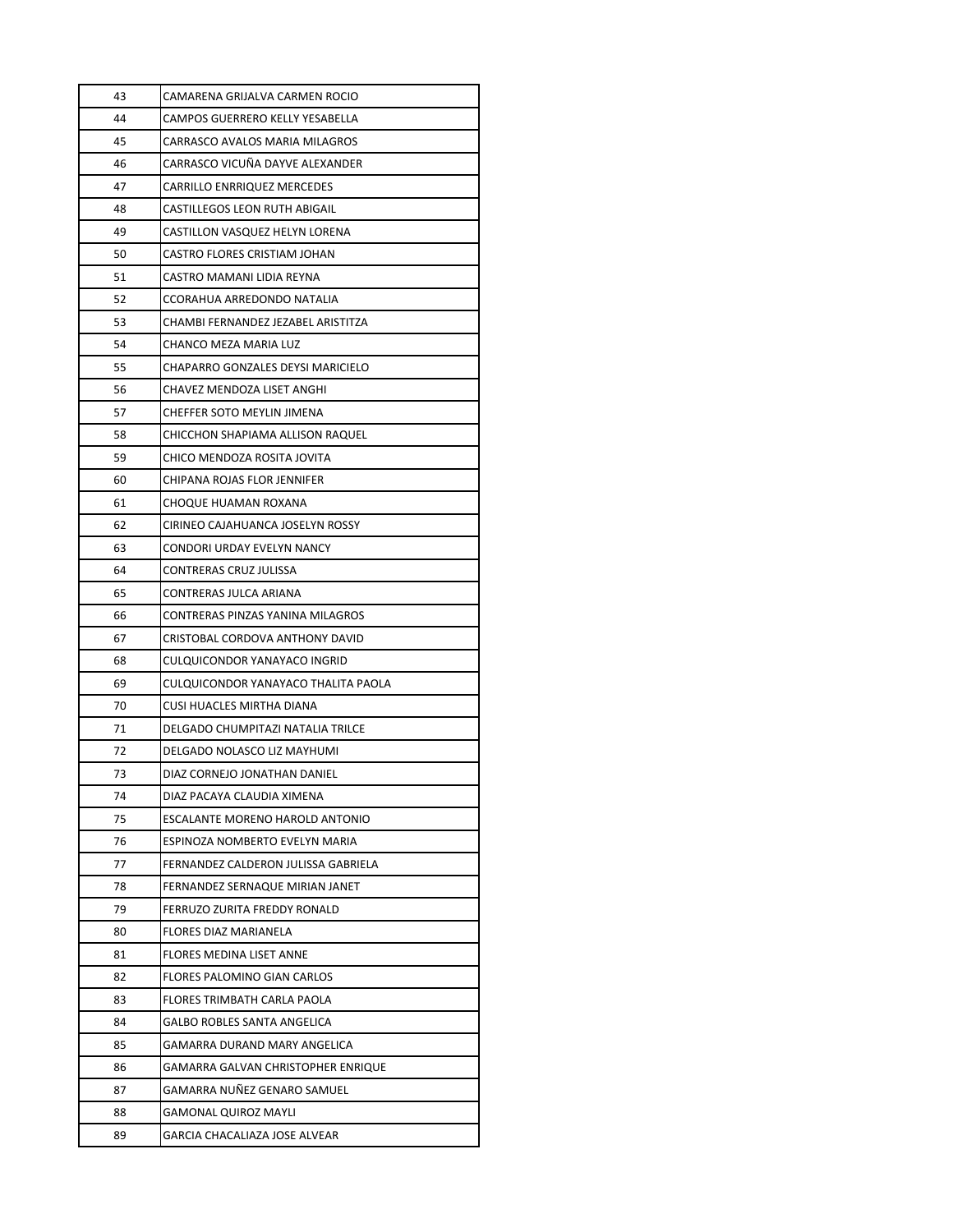| 90  | GARCIA SAMAN ROY CRISTHOFER                 |
|-----|---------------------------------------------|
| 91  | GARRIAZO GONZALES CARMEN ROSA               |
| 92  | GENES QUISPE MARILUZ                        |
| 93  | GOMEZ CAMPOS DINA MARIA                     |
| 94  | GOMEZ, KARINA ALEJANDRA                     |
| 95  | GONZALES BURGOS JILL IVONNE                 |
| 96  | GONZALES ESTELA KATHERIN JUDITH             |
| 97  | GONZALES ROSALES ANARELA LULIANA            |
| 98  | GRIMALDO ZAVALA VERONICA ROSALIA            |
| 99  | <b>GUADALUPE CUSQUIPOMA CALIXTA YOSELIN</b> |
| 100 | GUERRERO CARRANZA AYDEE ELVIRA              |
| 101 | GUILLEN HUALLA JAIRO JOAQUIN                |
| 102 | GUTIERREZ CASAS FRANCISCO                   |
| 103 | GUTIERREZ FIGUEROA CIELO YAZMIN             |
| 104 | GUTIERREZ MELGAREJO BRIGITTE LUCERO         |
| 105 | GUTIERREZ OLORTEGUI GLICET LIA              |
| 106 | HORNA PEREZ LUZ MERY                        |
| 107 | HUAMAN PAREDES SEFORA JUANA                 |
| 108 | HUAMAN SARAVIA DAYANNA FRANCHESCA           |
| 109 | HUANQUI CCALLO DEYCI LUZ                    |
| 110 | HUAPAYA COLALA FLOR DE MARIA                |
| 111 | HUERTAS QUIROZ RAQUEL                       |
| 112 | IMAN JULCA JENNIFER OLENKA                  |
| 113 | INDRIAGO ADAMES VERUSKA ANDREINA            |
| 114 | INGA GIRALDEZ MIREYA GINA                   |
| 115 | ITURRATE SAENZ FIORELLA YAHAIRA             |
| 116 | JANEIRO VASQUEZ BEATRIZ KATRINA             |
| 117 | JARA POMAJAMBO ERIKA RAFAELLA               |
| 118 | JESUS CABANA KIROMI                         |
| 119 | JIMENEZ HUALPA JESUS ANYI                   |
| 120 | LAGOS CUBIDES YUDY                          |
| 121 | LAMAN SANCHO DAVILA ARTURO MATEO            |
| 122 | LARRAIN BARRETO GERALDINE ESTELA            |
| 123 | LAVADO PALACIOS NYNA ESTEFANIA              |
| 124 | LAZARO SIMON MILAGROS FATIMA                |
| 125 | LINARES FLORES KEYMI ISABEL                 |
| 126 | LLAMOJA NEYRA SAYUMI ANTUANETTE             |
| 127 | LOPEZ CASAVILCA GRETTY                      |
| 128 | LOPEZ DURAN MARIA ROCIO                     |
| 129 | LOVON GUTIERREZ MARIFE NAYDA                |
| 130 | LOYOLA CAPCHA NIDIA LOYDA                   |
| 131 | LOZANO BLANCO GIADA ZAFIR                   |
| 132 | LUNA MALVACEDA FLOR DE MARIA                |
| 133 | MALLQUI RODRIGUEZ KARLA ESPERANZA           |
| 134 | <b>MAURICIO RAMOS EVELYN CYNTHIA</b>        |
| 135 | MAURICIO TICONA YAHAIRA ROXANA              |
| 136 | MEDINA OLAZA DANNERY LEONELLA               |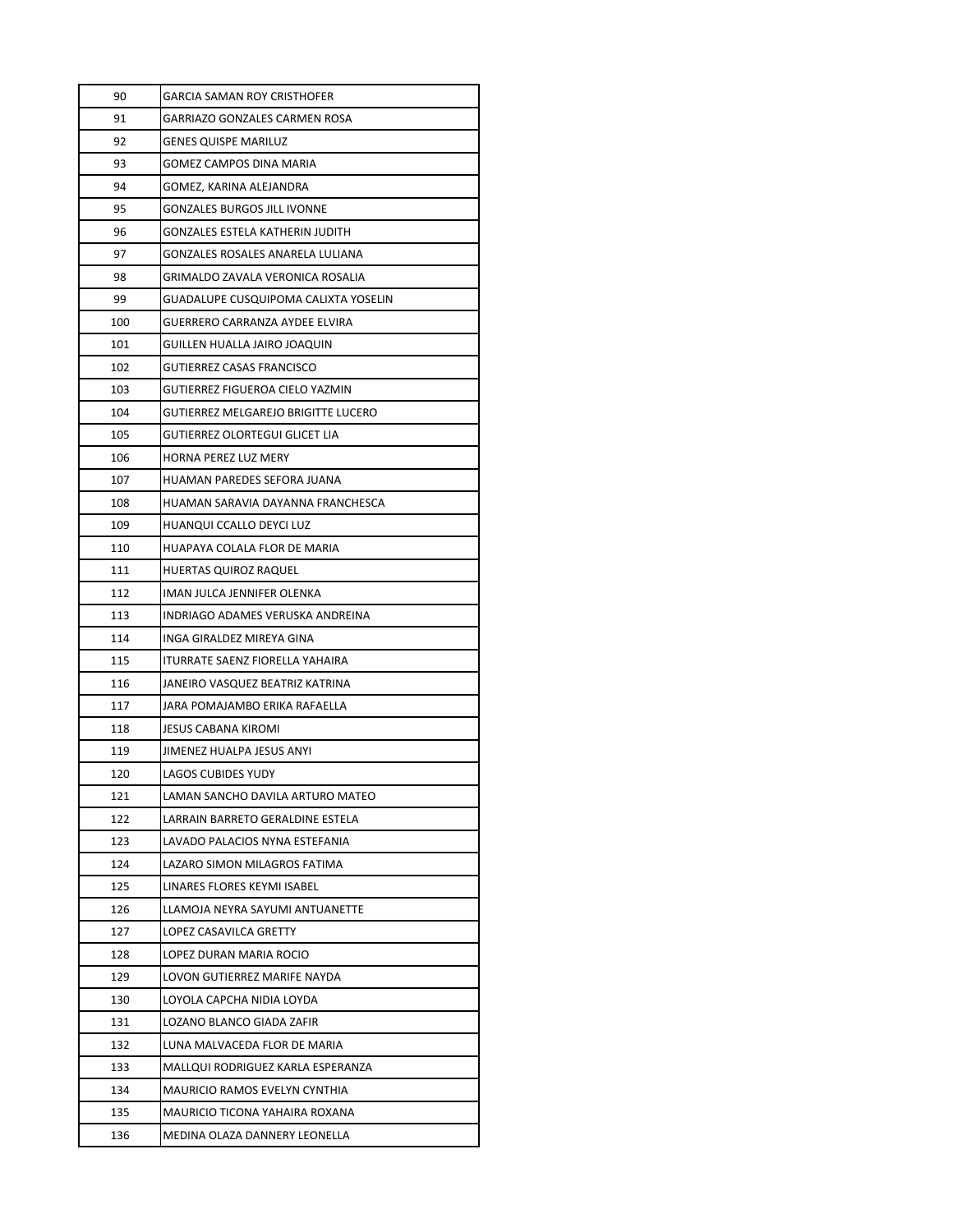| 137 | MEDRANO DE LA CRUZ ELVIS JUNIOR       |
|-----|---------------------------------------|
| 138 | MEJIA HUAMAN VICTORIA LINA            |
| 139 | MEJIA MUÑOZ XIMENA LISSETE            |
| 140 | MELENDRES BERRU MARIA GLADIS          |
| 141 | MENDOZA HUAMAN LIDIA BERENIS          |
| 142 | MIRANDA ROMERO SARAI CRISTHY          |
| 143 | MOLERO VIZCARRA JUAN MANUEL           |
| 144 | MONDACA CAMPOS MILAGROS YEVIL         |
| 145 | MORAN SANCHEZ LESLY DEL CARMEN        |
| 146 | MORENO COCHACHI ABIGAIL MARJORIE      |
| 147 | MORENO SILVA SANDRA STEFANIA          |
| 148 | MORI NEYRA GLADYS REYNA               |
| 149 | NAVA ROA MARIELVIS NAYIBI             |
| 150 | NAVARRO PALOMO EVA HERLINDA           |
| 151 | NEYRA CISNEROS YACQUELIN JESSICA      |
| 152 | <b>OBREGON BENDEZU NELLY</b>          |
| 153 | OLIVA MENDOZA YENIFER SOFIA           |
| 154 | ORIHUELA PASQUEL MABEL DIANA          |
| 155 | ORTEGA ROJAS YADHIRA CRISTINA         |
| 156 | PACHAS AGUAYO LEYLA LIZET             |
| 157 | PALACIOS LIZARBE CHRISTIAN ALEXSANDER |
| 158 | PALACIOS LOAYZA KARLA DANITZA         |
| 159 | PALOMINO RAMIREZ MIRYAM AIDDE         |
| 160 | PANTA RODRIGUEZ MARON ANTONELLA       |
| 161 | PAUCAR TORRES YASHIRA YAZMIN          |
| 162 | PERALTA PARDO YAKELI                  |
| 163 | PEREZ ORTIZ LEONELA BRYLLY            |
| 164 | PERICHE TORRES TERESA ROSA            |
| 165 | PEZO LOPEZ PILAR LIDIA                |
| 166 | PINEDA TORREZAGA HECTOR MIGUEL        |
| 167 | PINEDO CUBA CATHERINE JANE            |
| 168 | PIO CLEMENTE VERONICA MARCELA         |
| 169 | PIZARRO GUZMAN JOANA GABRIELA         |
| 170 | PONTE MATOS ISABEL FIORELLA           |
| 171 | PORRO ESPLICO CESIA MARIA DEL MILAGRO |
| 172 | PUCHURI TORRES LESLY FIORELA          |
| 173 | PUENTE INGAR FIORELLA ROMINA          |
| 174 | <b>QQUELCCA GONZALES JAIR WALTER</b>  |
| 175 | QUISPE COMAHUIRI JENNIFER LORENA      |
| 176 | QUISPE RODRIGUEZ FIORELLA GERALDINE   |
| 177 | RAMIREZ DIAZ KEVIN GILBERT            |
| 178 | RAMIREZ MILIAN JESSICA DANNY          |
| 179 | RAMIREZ VILLAR LUZ ESTRELLA           |
| 180 | RAMOS GARCIA ADALI MARIA              |
| 181 | RAMOS SEVILLANO LUISA                 |
| 182 | RAMPAS LINARES DORALICE               |
| 183 | RARAZ HIDALGO SUSAN MARGOT            |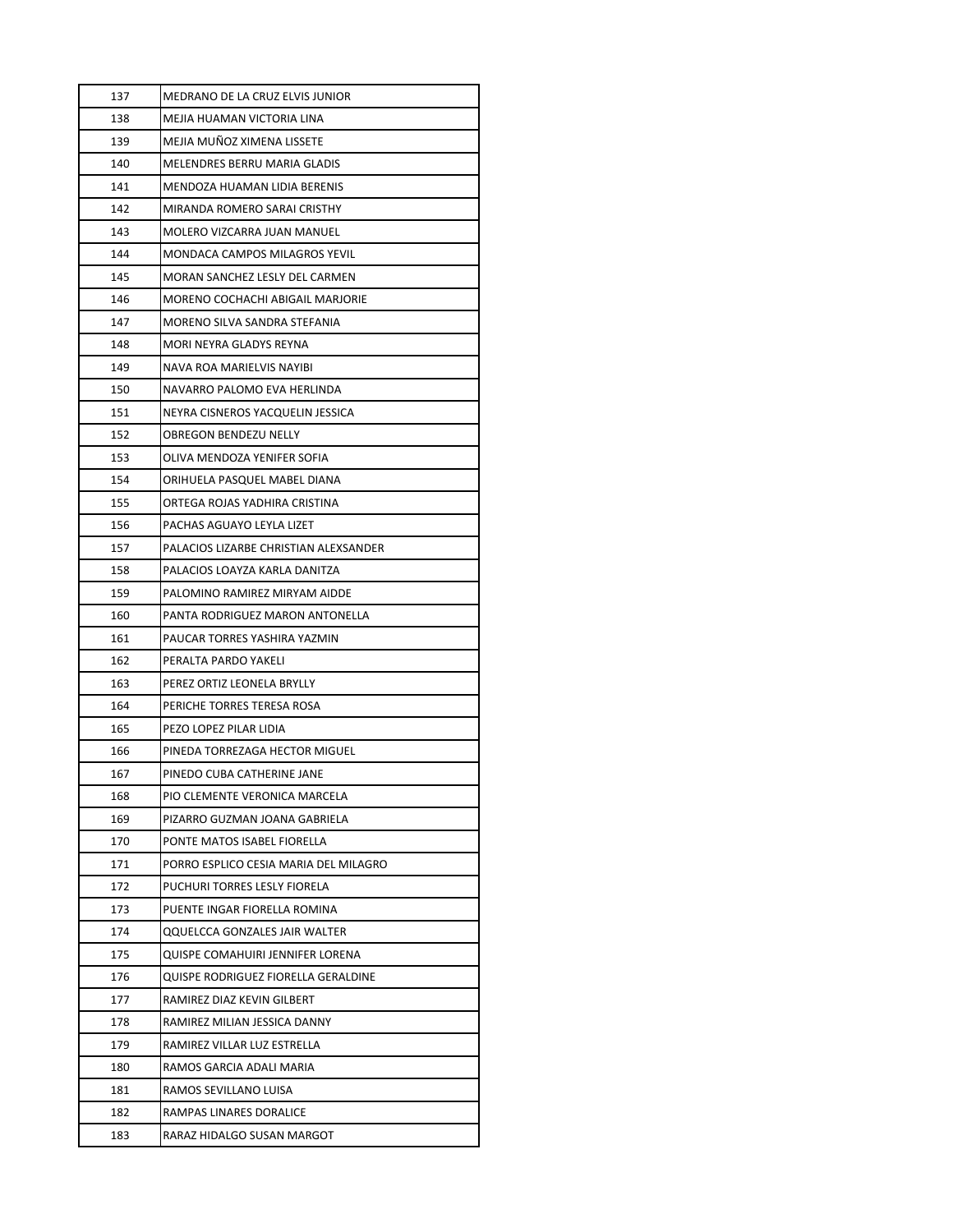| 184 | RAU QUISPE ABIGAIL                      |
|-----|-----------------------------------------|
| 185 | REYES CHARA NAOMI LIZ MARIA             |
| 186 | RIMACHI SULLCARAY JIMENA                |
| 187 | RIOS CHAVEZ JACKELIN                    |
| 188 | RIVERA CCASANI FLOR FIORELA             |
| 189 | ROBLES MEDINA JUAN JUNIOR ALEXANDER     |
| 190 | ROBLES PAREJA CAROLINA                  |
| 191 | RODRIGUEZ ANTUNEZ HELLEN VICTORIA       |
| 192 | RODRIGUEZ RUIZ JESUS RICARDO            |
| 193 | RODRIGUEZ VELA ESTEFANI                 |
| 194 | RODRIGUEZ VELA ISABEL                   |
| 195 | ROLDAN RODRIGUEZ KATHERINE JHANET       |
| 196 | ROMERO QUINCHO ELIZABETH                |
| 197 | ROMERO RIVERA SALOME ABIGAIL            |
| 198 | ROMERO YACTAYO GINA DIRUGINA            |
| 199 | <b>RUBIO BERRIOS MARLENE EVELYN</b>     |
| 200 | RUIZ CABANILLAS ELVIS JARLIN            |
| 201 | SAAVEDRA GARCIA NIULER RONALDO          |
| 202 | SALAZAR COLLAZOS SAMMY NAYSHA           |
| 203 | SALAZAR SEGUNDO GLORIA ESTEFANIA        |
| 204 | SALCEDO ESPINOZA GIOVANNA               |
| 205 | SANCHEZ ARANA TRISHA YARENKA            |
| 206 | SANCHEZ BURGOS YANNINA TERESA           |
| 207 | SANCHEZ CARHUAJULCA MARILYN             |
| 208 | SANCHEZ ROJAS MARTHA ESMERALDA          |
| 209 | SANCHEZ RUFASTO DANNY ROSITA            |
| 210 | SEDANO NAVARRO VERONICA DEL PILAR       |
| 211 | SEJURO CORSINO PAMELA LILIANA           |
| 212 | SIANCAS TAPIA STEFANNY VANESSA          |
| 213 | SILENCIO PELAYO MAYDA ROSA              |
| 214 | SILUPU MIRANDA ELSA MARIBEL             |
| 215 | SILVA BARON LEONARDO MARIO              |
| 216 | SOLIS BACA MARIA CONSUELO               |
| 217 | SOTO PEREZ LEONELA                      |
| 218 | SUDARIO ESPINOZA MARIANA DE LOS ANGELES |
| 219 | SULCA FLORES MERY KELY                  |
| 220 | TAMPIS PURIZACA ROGGER                  |
| 221 | TENORIO RONDAN LIZETH ALEGRIA           |
| 222 | TILA PACHECO DEBORA BRENDA              |
| 223 | TINOCO LANDEO EDITH VANESA              |
| 224 | TITO QUISPE GUSTAVO ENRIQUE             |
| 225 | TURIN FERNANDEZ ANTHONI WILLIAMS        |
| 226 | VALDERRAMA NAVARRO JHON BRANDON         |
| 227 | VARGAS RAMIREZ SANTOS LEIDY             |
| 228 | VASQUEZ CARMEN VERONICA DE LOS ANGELES  |
| 229 | VASQUEZ HONORIO ALAN RICARDO            |
| 230 | VEGA CERRON VANESSA MARIVEL             |